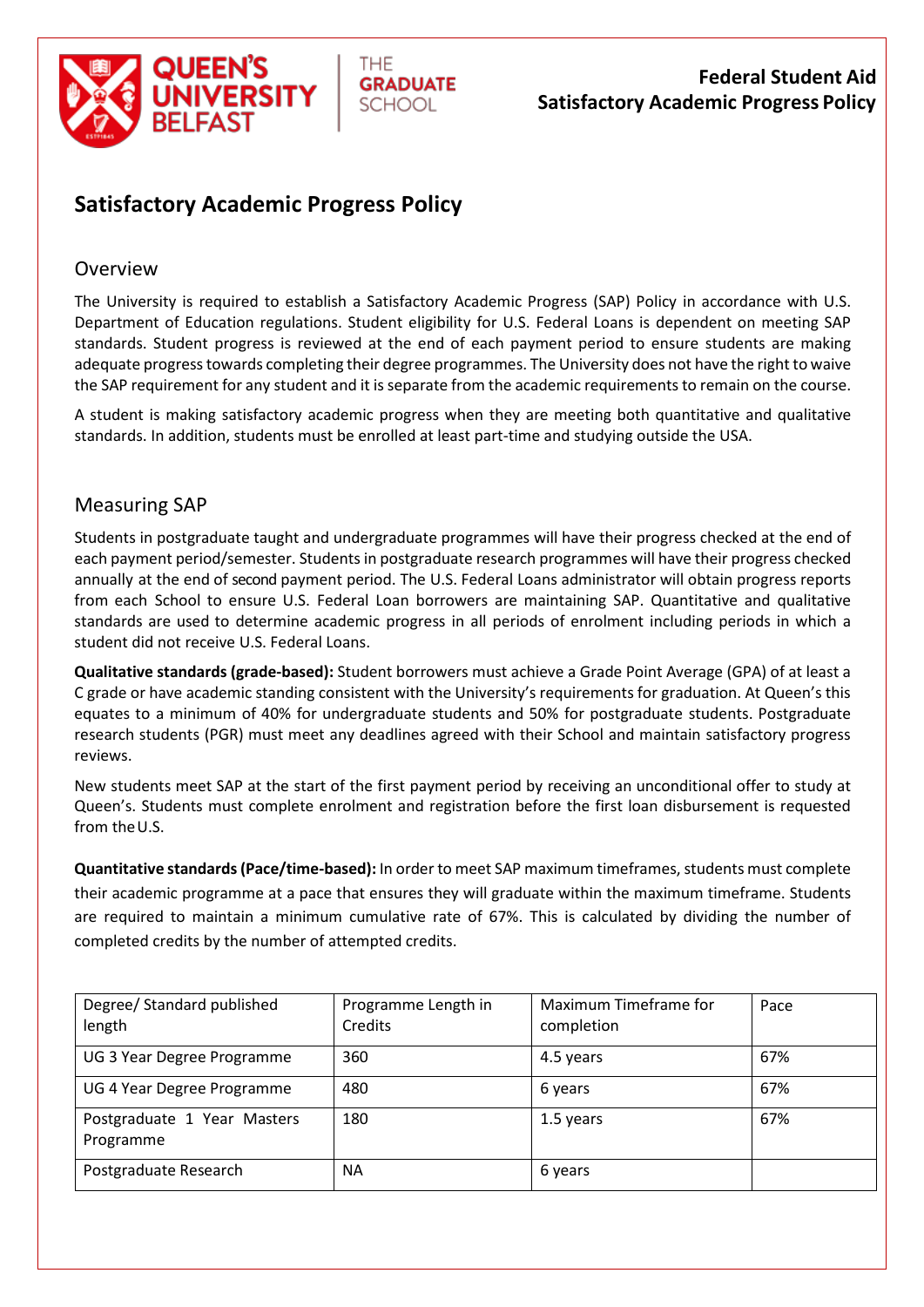



The maximum time frame for undergraduate and postgraduate students is 150% of the published length of the programme, e.g. 4.5 years for a 3 year BA or 1.5 years for a 1 year MA. Students must also progress at a pace which ensures completion within the maximum timeframe. Transfer credits will count towards the maximum timeframe.

In the final payment period, progress will be based on programme completion.

THE.

**GRADUATE** 

SCHOOL

### Payment periods for 2022-23 academic year

Undergraduate students will have two payment periods covering the autumn and spring semester and postgraduate taught students will have three payment periods to include the summer. Postgraduate research students will have two payment periods both equal to one-half of the academic year. Disbursements are made at the beginning of each payment period. Payment periods for the 2022-23 academic year are as follows:

#### **Undergraduate and Postgraduate Taught Payment Periods**

|                   | Undergraduate         | Postgraduate Taught   |
|-------------------|-----------------------|-----------------------|
| Payment Period 1  | 19/09/2022-08/01/2023 | 19/09/2022-08/01/2023 |
| Payment period 2  | 09/01/2023-02/06/2023 | 09/01/2023-02/06/2023 |
| Payment Period 3. |                       | 03/06/2023-08/09/2023 |

#### **Postgraduate Research Payment Periods**

|                  | Postgraduate Research |
|------------------|-----------------------|
| Payment Period 1 | 19/09/2022-19/03/2023 |
| Payment period 2 | 20/03/2023-18/09/2023 |

### Students not meeting SAP standards

#### Undergraduate and postgraduate taught students

If a student is not achieving SAP they will be notified by email and put on Financial Aid Warning status for the next payment period. A student who receives a Financial Aid Warning will continue to receive Title IV aid for one further payment period. Students who fail to achieve SAP after the warning period will lose their federal loan eligibility. To regain eligibility students must submit a successful appeal to be placed on Financial Aid Probation. Information on appeals and financial aid probation can be found below.

#### Postgraduate research students

Students not achieving SAP will lose federal loan eligibility unless they submit a successful appeal and can be placed on financial aid probation. Following a successful appeal students will be monitored termly to check that academic requirements can be met. Information on appeals and financial aid probation can be found below.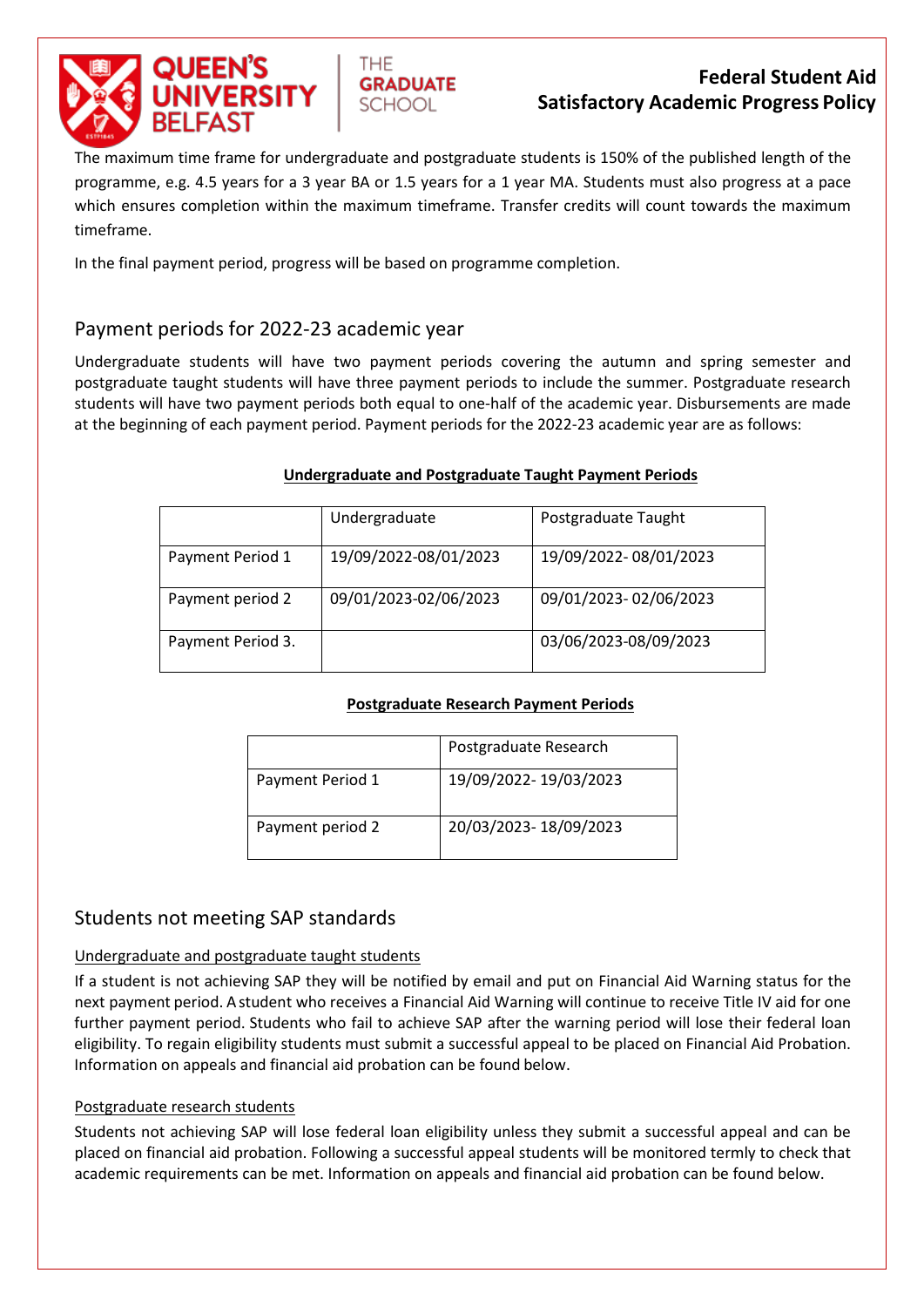

# **Federal Student Aid Satisfactory Academic Progress Policy**

Appeals can only be based on exceptional circumstances. Exceptional circumstances are defined as unforeseen factors or factors outside the student's control which may adversely affect performance. Please see the [General](http://www.qub.ac.uk/directorates/AcademicStudentAffairs/AcademicAffairs/GeneralRegulations/Guidelines/GuidelinesforSchoolsonExceptionalCircumstances/)  [Guidelines](http://www.qub.ac.uk/directorates/AcademicStudentAffairs/AcademicAffairs/GeneralRegulations/Guidelines/GuidelinesforSchoolsonExceptionalCircumstances/) [for School Exceptional Circumstances w](https://www.qub.ac.uk/directorates/AcademicStudentAffairs/AcademicAffairs/ExaminationsandAssessment/ExceptionalCircumstances/GuidelinesforStudents/)ithin the University's General Regulations for further detail. Appeals must be received within 10 days of receiving the SAP failure notice and include supporting documentation (e.g. doctors' certificate). Appeals must explain why a student has failed to make SAP and what has changed that will allow them to make SAP at the next evaluation.

THE.

**GRADUATE** 

SCHOOL

Appeals will be considered by members of the Postgraduate Awards team and students will not receive a loan disbursement during the appeal process. A decision will be made and communicated to the student within 14 days of submission.

**Financial Aid Probation:** If an appeal is successful then the student will be placed on Financial Aid Probation. Students will continue to be eligible to receive funding during Financial Aid Probation which lasts for one payment period. If the student is achieving SAP at the end of the payment period then the student will regain eligibility.

If the Postgraduate Awards team determines that the student will require more than one payment period to meet SAP standards, the student will be required to submit an academic plan before being placed on Financial Aid Probation. The academic plan must be time specific. At the end of the payment period the student's progress will be measured against the requirements of the academic plan. The student will be eligible to receive federal loans as long as the academic plan requirements are met. Students can appeal to change their academic plan if a change is necessary to be able to make academic progress.

**Financial Aid Suspension:** If an appeal is unsuccessful then the student is considered ineligible for U.S. Federal Loans until they can meet SAP standards.

Students not achieving SAP at the end of Financial Aid Probation will become ineligible for federal loans until they can regain compliance with the SAP standards.

| <b>Student Status</b>                   | <b>Impact on Eligibility</b>                                                                                                                                                                                                                                                                                                     |
|-----------------------------------------|----------------------------------------------------------------------------------------------------------------------------------------------------------------------------------------------------------------------------------------------------------------------------------------------------------------------------------|
| Repetition or reassessment              | If you are retaking a semester/year and studying at least half-time<br>then you will remain eligible for federal loans as long as you are                                                                                                                                                                                        |
|                                         | studying within the maximum timeframe.<br>Students retaking exams only are not eligible for federal loans.                                                                                                                                                                                                                       |
| Incomplete grades                       | If you have not submitted assessments on time you may not have<br>achieved the required grade to remain eligible for federal loans.                                                                                                                                                                                              |
| Change of programme                     | Programmes accepted will be used towards maximum timeframe<br>and pace of completion. E.g. If changing from a PhD to MPhil, the<br>PhD enrolment period will be used when calculating the students<br>eligibility timeframe for the MPhil.<br>Grades earned at Queen's will be used to calculate the qualitative<br>requirement. |
| <b>Approved Temporary</b><br>withdrawal | Students are ineligible for federal loans until they return to at least<br>half-time enrolment.                                                                                                                                                                                                                                  |
| Permanent withdrawal                    | Students are no longer eligible for federal loans                                                                                                                                                                                                                                                                                |
| Transfer of credits                     | Programmes accepted will be used towards maximum timeframe<br>and pace of completion. Grades earned at Queen's will be used to<br>calculate the qualitative requirement.                                                                                                                                                         |

# The following situations will affect SAP